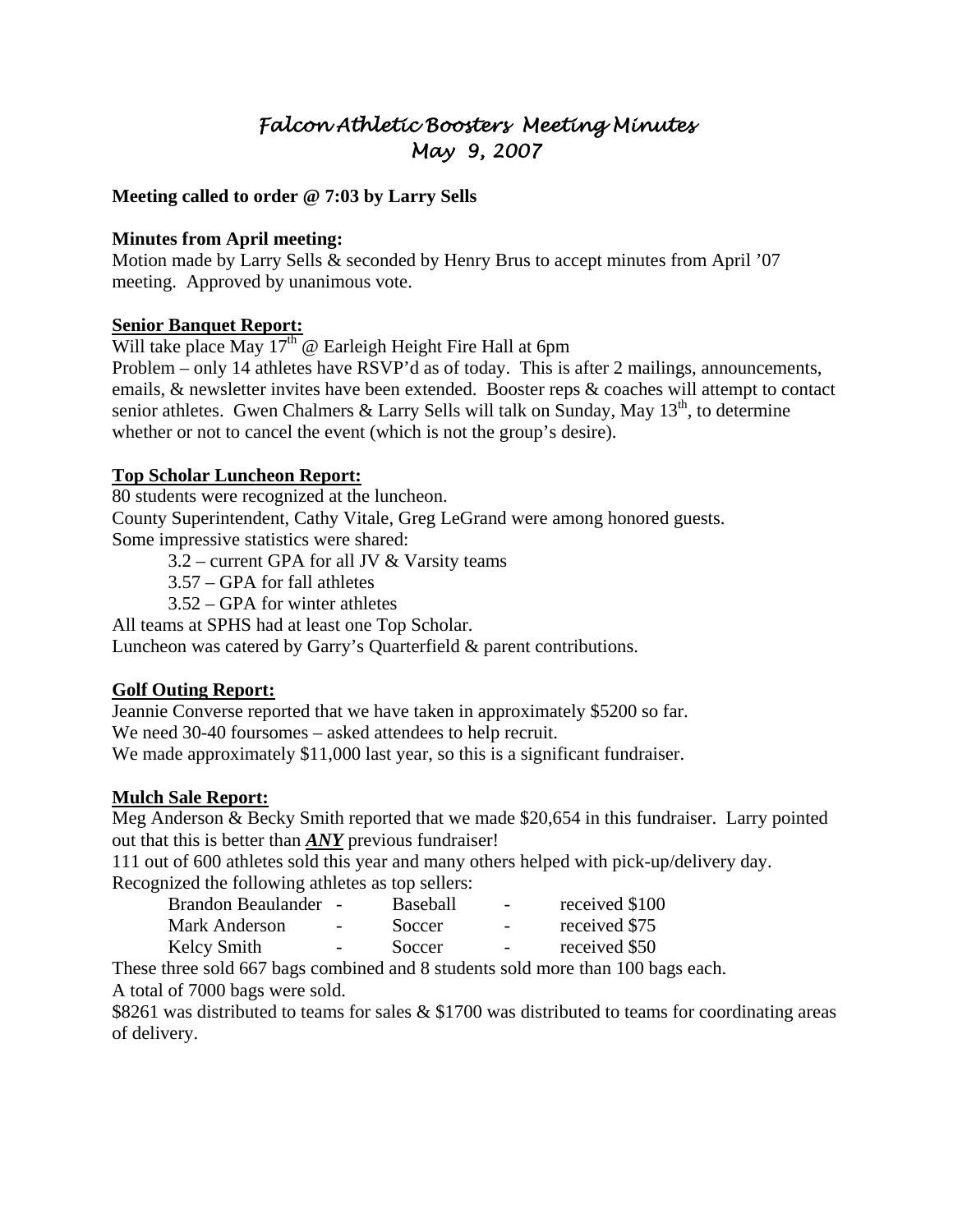# **Booster Membership Funding Analysis Report**:

Larry Sells reported that membership rates had not increased in 11 years while costs surely had! The Board will propose membership dues increases next month. Proposed increases will affect the first two entry levels (i.e. – increase from \$35 to \$50 for first tier) Discussion Points:

- Coach Wayne Beaulander suggested maybe a 50% membership for a  $2<sup>nd</sup>$  or  $3<sup>rd</sup>$  season athlete re-joining. Larry felt that this might be too difficult to administer; but that this point could be looked at at the meeting next month.
- Keith Feen asked if 100% membership team contribution would increase, too. Yes from \$5 to \$10 per athlete.
- Hardship issues can be considered by Boosters  $\&$ /or individual teams.

This issue was tabled for now as it will be fully presented & voted on at next month's meeting.

# **2007-2008 Board Elections Report:**

The following slate was presented:

| President      | <b>Larry Sells</b>   |
|----------------|----------------------|
| Vice President | <b>Steve Anstett</b> |
| Treasurer      | Patti Erskine        |
| Secretary      | Mike Crum            |

Nominations were solicited from the floor. None were received.

Written ballots were cast & were counted by Kathleen Nelson.

Votes were unanimous across the board & the elections were closed with the above officers elected.

## **Vice President's Report:**

Calvin Cavey was not present due to an injury.

Larry will talk with Calvin about the Bull Roast. It was brought up that maybe we need to consider a January/February time.

## **Treasurer's Report**:

Jeff Ortel was not present due to work commitments.

Larry reported that mulch money had been distributed to the team accounts.

Pitt fund received a lot of contributions in honor of Dan Hamilton. Larry delivered letters received to the Hamilton family.

## **Membership Report**:

Beth reported the following:

13 new memberships had been received since last meeting, bringing in \$500 in funds. 405 total memberships this year for a total of \$19,280 collected.

## **Concessions Report:**

Luanne Kerrigan reported that things are going well. Hamburgers have been successful & will be continued in fall.

One team did not show up on their assigned night. Luanne was able to recruit volunteers from the stands; but it was a very difficult process. Luanne has been in touch with that team  $\&$  they will staff the Lacrosse playoff games.

An idea was presented that it would be nice for the girls' teams to staff the boys' games & vice versa.